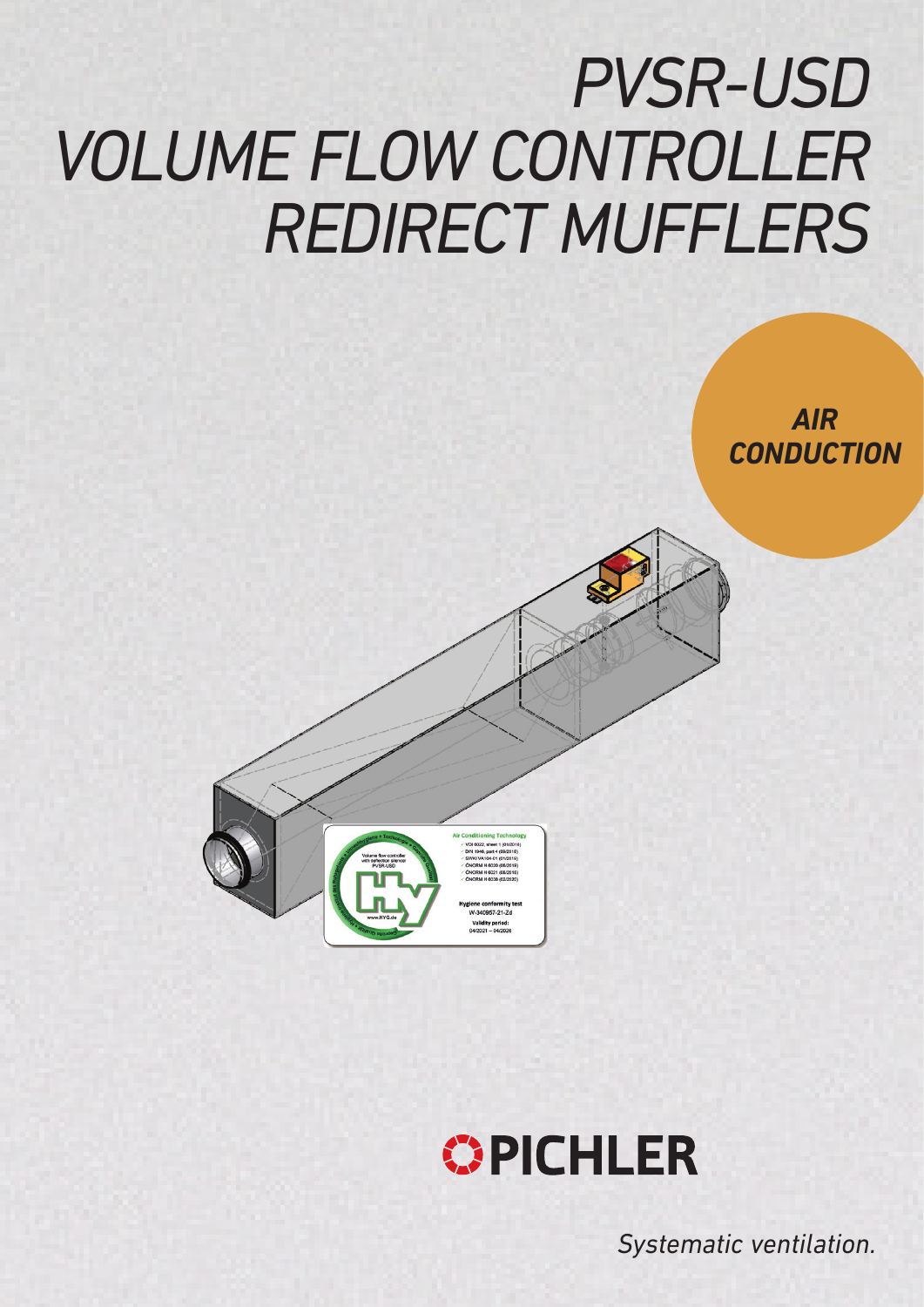## **Product Description**

*The volume flow controller with redirect muffler PVSR-USD ø 100 / ø 125 / ø 160 for VAV/CAV applications comprises:*

- *An inner part designed as a diversion chamber with acoustically and flow optimised splitters*
- *Splitters with wear-resistant, moisture repellent surface glass silk surface with absorption and resonance elements for optimal sound damping*
- *Housing made of zinc-plated sheet steel with fitted control butterfly valve and shut-off function*
- *Control valve with all-round non-ageing and permanently elastic seal*
- *Reading recorder with mean-value calculating differential pressure sensor and control components*

## **Application area**

The PVSR-USD compact unit with integrated VAV/CAV compact regulator, with MP bus interface, for variable or constant air volume flow systems with control valve and airtight shut-off function, is suitable for room air and for the position independent installation into air supply and extract air.

- *Control flap in shut-off position airtight, Class 3 as per ÖNORM EN 1751*
- *Connecting piece for plug fitting with dual lip-seal*
- *Delivery with caps on the connectors to protect against dust and dirt*
- *Technical details with test report from Lucerne University, test report number HP-09855/2*

Customer-specific defaults for control parameters, such as air volume flows  $V_{min}$ ,  $V_{max}$  and  $V_{mid}$  with factory setting.

An air inspection of every device unit is conducted on a specially adapted test rig. Subsequent adjustment of the parameters for commissioning on-site is easy to arrange.

#### EXTERNAL INSPECTION

The construction design complies with hygiene requirements as stipulated in the guidelines contained in VDI 6022 (Blatt 1 01/2018), SWKI VA104-01 (01/2019), DIN 1946-4 (09/2018), ÖNORM H 6021 (08/2016), ÖNORM H 6020 (06/2019) and ÖNORM H 6038 (02/2020), and is in accordance with performed expert appraisals on hygiene.

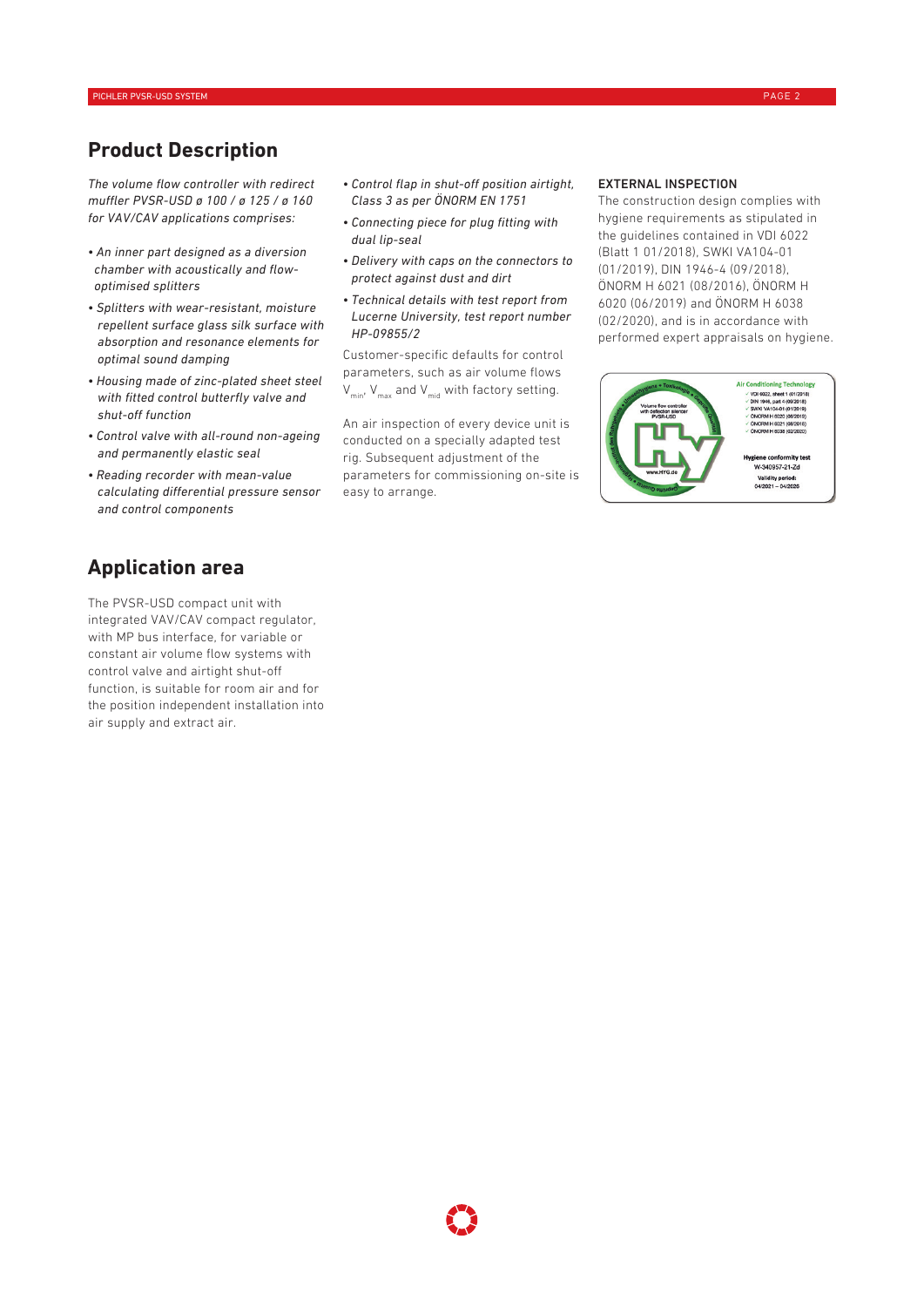## **Design**

The difference between the air supply and extract air lies in the positioning of the differential pressure pickup. Optionally, a extract air can be activated via a Master-Slave sequential circuit on the VAV compact regulator in parallel with the air supply unit (that assumes the reference value in this case).

#### NOTE THE AIR DIRECTION DURING THE INSTALLATION.





*Figure: PVSR-USD combination as* 

| air supply unit |  |
|-----------------|--|
|-----------------|--|

| Item no.       | <b>Beschreibung</b>                                               | <b>Volume flow</b><br>$(m^3/h)$ | ØD<br>(mm) | <sub>R</sub><br>(mm) | H<br>(mm) | L<br>(mm) | Weight<br>(kq) |
|----------------|-------------------------------------------------------------------|---------------------------------|------------|----------------------|-----------|-----------|----------------|
| 10PVSRUSD7100  | Supply air, without MP-Bus,<br>External Inspection                | 30140                           | 100        | 280                  | 200       | 1500      | Approx.<br>20  |
| 10PVSRUSD7125  | Supply air, without MP-Bus,<br><b>External Inspection</b>         | 45.220                          | 125        | 280                  | 200       | 1500      | Approx.<br>22  |
| 10PVSRUSD7160  | Supply air, without MP-Bus,<br><b>External Inspection</b>         | 85.360                          | 160        | 260                  | 280       | 1600      | Approx.<br>30  |
| 10PVSRUSDA100  | <b>Extract air.</b> without MP-Bus.<br><b>External Inspection</b> | 30140                           | 100        | 280                  | 200       | 1500      | Approx.<br>20  |
| 10PVSRUSDA125  | Extract air, without MP-Bus,<br><b>External Inspection</b>        | 45220                           | 125        | 280                  | 200       | 1500      | Approx.<br>22  |
| 10PVSRUSDA160  | Extract air, without MP-Bus,<br><b>External Inspection</b>        | 85.360                          | 160        | 260                  | 280       | 1600      | Approx.<br>30  |
| 10PVSRBUSDZ100 | Supply air, with MP-Bus,<br><b>External Inspection</b>            | 30140                           | 100        | 280                  | 200       | 1500      | Approx.<br>20  |
| 10PVSRBUSDZ125 | Supply air, with MP-Bus,<br><b>External Inspection</b>            | 45.220                          | 125        | 280                  | 200       | 1500      | Approx.<br>22  |
| 10PVSRBUSD7160 | Supply air, with MP-Bus,<br>External Inspection                   | 85.360                          | 160        | 260                  | 280       | 1600      | Approx.<br>30  |
| 10PVSRBUSDA100 | Extract air, with MP-Bus,<br><b>External Inspection</b>           | 30140                           | 100        | 280                  | 200       | 1500      | Approx.<br>20  |
| 10PVSRBUSDA125 | <b>Extract air.</b> with MP-Bus.<br>External Inspection           | 45220                           | 125        | 280                  | 200       | 1500      | Approx.<br>22  |
| 10PVSRBUSDA160 | Extract air, with MP-Bus,<br><b>External Inspection</b>           | 85.360                          | 160        | 260                  | 280       | 1600      | Approx.<br>30  |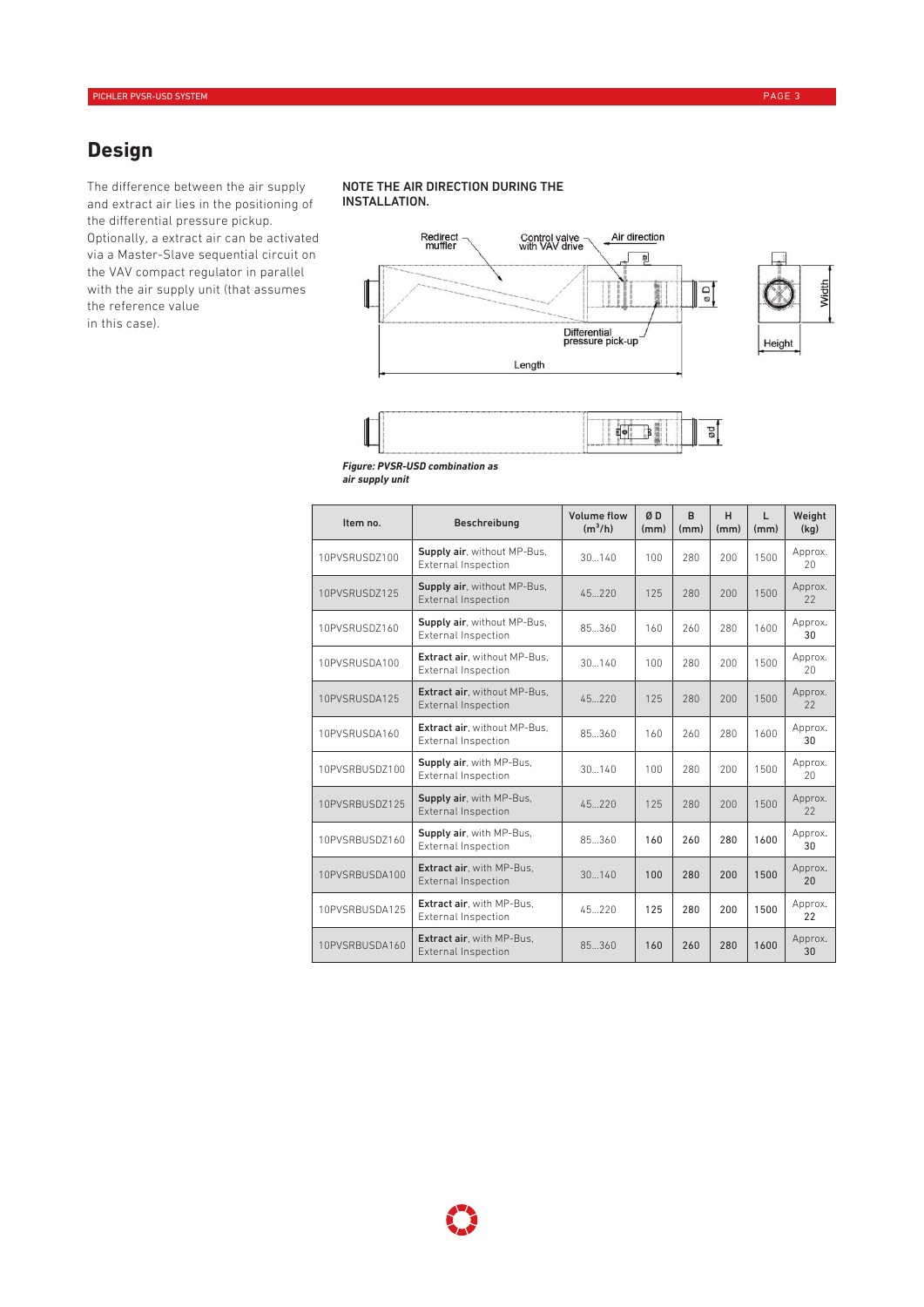## **Technical Details**

QUICK SELECTION





FLOW NOISE SOUND POWER LEVEL

|                |                | Volume<br>$\Delta p$ , = 50 Pa<br>flow |         |                |     | $\Delta p$ <sub>,</sub> = 125 Pa |                |                       |      |      |      | $\Delta p$ <sub>,</sub> = 250 Pa |                |     |     |             |                  |      |      |      |                                     |    |     |     |                |                       |      |      |      |                           |
|----------------|----------------|----------------------------------------|---------|----------------|-----|----------------------------------|----------------|-----------------------|------|------|------|----------------------------------|----------------|-----|-----|-------------|------------------|------|------|------|-------------------------------------|----|-----|-----|----------------|-----------------------|------|------|------|---------------------------|
|                |                |                                        |         |                |     |                                  |                | $L_{\ldots}$ [dB/Oct] |      |      |      |                                  |                |     |     |             | $L_{w}$ [dB/Oct] |      |      |      |                                     |    |     |     |                | $L_{\ldots}$ [dB/Oct] |      |      |      |                           |
| Nominal size   | $v_{L}$ [m/s]  | $\text{Im}^3/\text{hl}$                | $[1/s]$ |                |     |                                  |                | Hz                    |      |      |      | [dB(A)]                          |                |     |     |             | Hz               |      |      |      | $[dB(A)]$                           |    |     |     |                | Hz                    |      |      |      | $L_{_{\rm W\!A}}$ [dB(A)] |
|                |                |                                        |         | $\mathbf{c}^3$ | 125 | 250                              | $\mathbb{S}^0$ | 1000                  | 2000 | 4000 | 8000 | $L_{\rm WA}$                     | $\mathbf{c}^3$ | 125 | 250 | ${\tt 500}$ | 1000             | 2000 | 4000 | 8000 | $\mathsf{L}_{\mathsf{w}\mathsf{A}}$ | 63 | 125 | 250 | $\mathbb{S}^0$ | 1000                  | 2000 | 4000 | 8000 |                           |
|                | $\overline{1}$ | 28                                     | 8       | 34             | 24  | 18                               | < 16           | < 16                  | < 16 | < 16 | < 16 | 18                               | 34             | 26  | 19  | < 16        | < 16             | < 16 | < 16 | < 16 | 19                                  | 29 | 26  | 20  | <16            | < 16                  | < 16 | < 16 | < 16 | 19                        |
| 100<br>$\circ$ | 3              | 85                                     | 24      | 51             | 51  | 32                               | < 16           | < 16                  | < 16 | < 16 | < 16 | 35                               | 55             | 54  | 32  | 19          | < 16             | < 16 | < 16 | < 16 | 36                                  | 53 | 52  | 38  | 27             | < 16                  | < 16 | < 16 | < 16 | 36                        |
|                | 5              | 141                                    | 39      | 56             | 53  | 38                               | 29             | < 16                  | < 16 | < 16 | < 16 | 40                               | 58             | 58  | 40  | 30          | 21               | < 16 | < 16 | < 16 | 41                                  | 62 | 63  | 44  | 31             | 21                    | < 16 | <16  | < 16 | 45.4                      |
|                | $\overline{1}$ | 44                                     | 12      | 45             | 38  | 24                               | < 16           | < 16                  | < 16 | < 16 | < 16 | 21                               | 46             | 40  | 26  | < 16        | < 16             | < 16 | < 16 | < 16 | 23                                  | 44 | 40  | 26  | 17             | < 16                  | < 16 | < 16 | < 16 | 25                        |
| 125<br>$\circ$ | 3              | 133                                    | 37      | 58             | 50  | 33                               | 22             | < 16                  | < 16 | <16  | < 16 | 37                               | 61             | 53  | 34  | 22          | < 16             | < 16 | < 16 | < 16 | 39                                  | 62 | 58  | 40  | 27             | < 16                  | < 16 | <16  | < 16 | 42                        |
|                | 5              | 221                                    | 61      | 59             | 55  | 42                               | 34             | 24                    | < 16 | < 16 | < 16 | 41                               | 61             | 57  | 44  | 34          | 25               | < 15 | ~15  | < 16 | 42                                  | 70 | 66  | 46  | 34             | 24                    | < 16 | < 16 | < 16 | 50                        |
|                | $\overline{1}$ | 83                                     | 23      | 43             | 36  | 27                               | 23             | < 16                  | < 16 | < 16 | < 16 | 25                               | 45             | 38  | 29  | 24          | < 16             | < 16 | < 16 | < 16 | 27                                  | 43 | 37  | 28  | 24             | < 16                  | < 16 | < 16 | < 16 | 26                        |
| ø 160          | 3              | 217                                    | 60      | 57             | 54  | 40                               | 29             | < 16                  | < 16 | < 16 | < 16 | 38                               | 59             | 56  | 41  | 29          | < 16             | < 16 | < 16 | <16  | 40                                  | 60 | 54  | 47  | 39             | 22                    | < 16 | < 16 | < 16 | 43                        |
|                | 5              | 362                                    | 101     | 60             | 55  | 45                               | 36             | 28                    | 17   | < 16 | < 16 | 42                               | 62             | 58  | 47  | 37          | 28               | 19   | < 16 | < 16 | 44                                  | 67 | 65  | 51  | 41             | 29                    | 19   | < 16 | < 16 | 49                        |

*L<sub>w</sub>* [dB(A)] Sound power level, flow noise

[m/s] Flow speed, air duct

*vL*

*∆p*<sub>*i*</sub> [Pa] Total pressure difference

### SOUND ATTENUATION PRESSURE LOSS FOR

| Attenua- | <b>PVSR-USD</b> |       |       |  |  |  |  |  |  |
|----------|-----------------|-------|-------|--|--|--|--|--|--|
| tion     | ø 100           | ø 125 | ø 160 |  |  |  |  |  |  |
| 125 HZ   | 18dB            | 18dB  | 19dB  |  |  |  |  |  |  |
| 250 HZ   | 28dB            | 28dB  | 26dB  |  |  |  |  |  |  |
| 500 Hz   | 36 dB           | 34dB  | 31 dB |  |  |  |  |  |  |
| 1 kHz    | 50 dB           | 41dB  | 41dB  |  |  |  |  |  |  |
| 2 kHz    | 55 dB           | 47 dB | 51 dB |  |  |  |  |  |  |
| 4 kHz    | 51 dB           | 43dB  | 53dB  |  |  |  |  |  |  |
| 8 kHz    | 48 dB           | 43 dB | 44 dB |  |  |  |  |  |  |

## VALVE POSITION OPEN

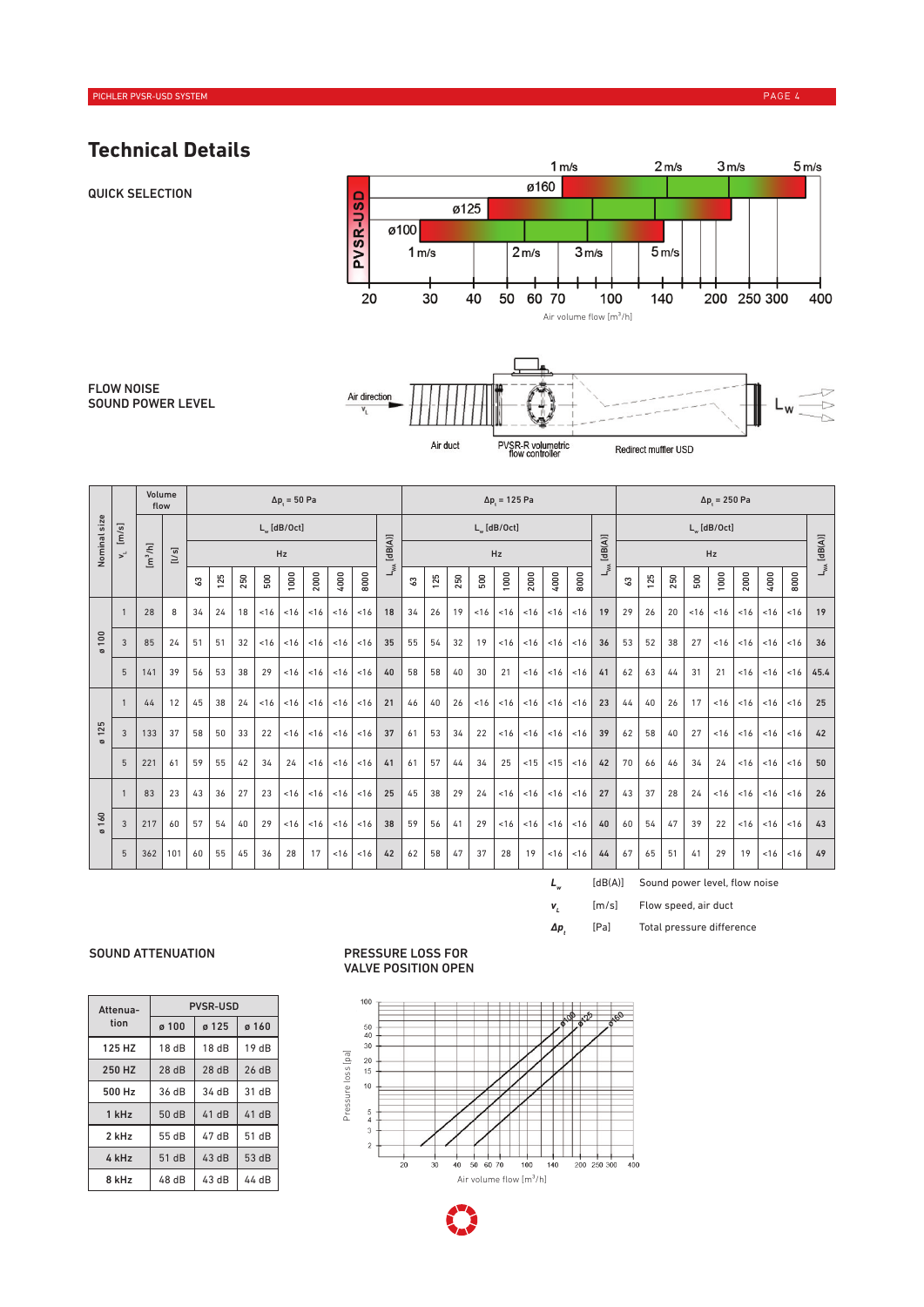## **Specifications**

#### VOLUME FLOW CONTROLLER WITH REDIRECT MUFFLER PVSR-USD Ø100 MM

with integrated VAV compact regulator with MP bus interface, for variable or constant air volume flow systems, suitable for room air with control valve and airtight shut-off valve, readings recorder with mean-value calculating differential pressure sensor and control components, for position independent installation in air supply and extract air customer-specific defaults for the control parameters, such as air volume flows  $V_{\text{min}}$ ,  $V_{\text{max}}$  and  $V_{\text{min}}$  with factory setting and technical air-related testing of every single device on special test rig, subsequent adjustment of the parameters for commissioning on-site is easy to arrange. Inherently stable housing made of zinc-coated sheet steel, control and shut-off valve with integrated seal-lip made of zinc-coated sheet steel with non-ageing and permanently elastic seal, measuring device with flowoptimised circular pipe profiles with integrated reference holes, insensitive to dirt, quality plastic friction bearings, with connecting pieces for plug fitting and integrated lip-seal, delivery with caps on the connecting pieces to protect against dirt and dust.

By following the installation instructions, the volume flow controller can be installed position-independently in the air duct system. Shut-off valve in shut-off position airtight to Class 3 as per ÖNORM EN 1751, VAV compact regulator, pressure sensor, digital controller and valve actuator as a communication-capable VAV compact solution. Brushless, anti-blocking drive with power-save mode. Integrated MP bus interface, connection of active/passive sensors or switches via MP bus. Diagnostics socket for controllers and rotational direction adaptation.

The construction design complies with hygiene requirements as stipulated in the guidelines contained in VDI 6022 (Blatt 1 01/2018), SWKI VA104-01 (01/2019), DIN 1946-4 (09/2018), ÖNORM H 6021 (08/2016), ÖNORM H 6020 (06/2019) and ÖNORM H 6038 (02/2020), and is in accordance with performed expert appraisals on hygiene.

Nominal voltage: AC 24 V, 50 / 60 Hz / DC 24 V Actuation: continuous DC 0 - 10 V Working range: DC 2 - 10 V Repeater: DC 2 - 10 V Power consumption: 3 W Connection: 1m cable, 4 x 0.75 mm² Torque: 5 Nm Push-button: Adaptation / addressing / service function LED: 24 V supply and status/service function Angle of rotation: 95 degrees, mechanical or electronic adjustment Protection class: III safety extra-low voltage, protection rating: IP54 Operating temperature: + 0°C to + 50°C

including diagnostics socket on cabinet for control and setting devices

Integrated muffler with fitted, efficient redirect muffler splitters, the inner part is designed as a redirect chamber with acoustically and flow-optimised splitters, splitters made of non-combustible, wear-resistant and moisture-repellent surface, with absorption and resonance elements for optimal noise damping, with connecting pieces with dual lip-seal for simple spigot assembly.

Fluidic and acoustic data checked by Lucerne/Technology & Architecture University with test report number HP-09855/2.

| <b>Technical Details</b><br>Size<br>Dimensions:<br>Length:                                |                   | $\alpha$ 100 mm<br>280 x 200 mm<br>1500 mm      |  |  |  |  |  |  |
|-------------------------------------------------------------------------------------------|-------------------|-------------------------------------------------|--|--|--|--|--|--|
| Air volume flow $V_{min} / V_{max}$<br>Air volume flow V <sub>mid</sub><br>Working range: |                   | / m <sup>3</sup> /h<br>m <sup>3</sup> /h<br>. V |  |  |  |  |  |  |
|                                                                                           |                   | Model VAV compact regulator  with MP bus        |  |  |  |  |  |  |
| Manufacturer<br>Model                                                                     |                   | PICHLER<br><b>PVSR-USD</b>                      |  |  |  |  |  |  |
|                                                                                           | LO:<br>SO:<br>EP: |                                                 |  |  |  |  |  |  |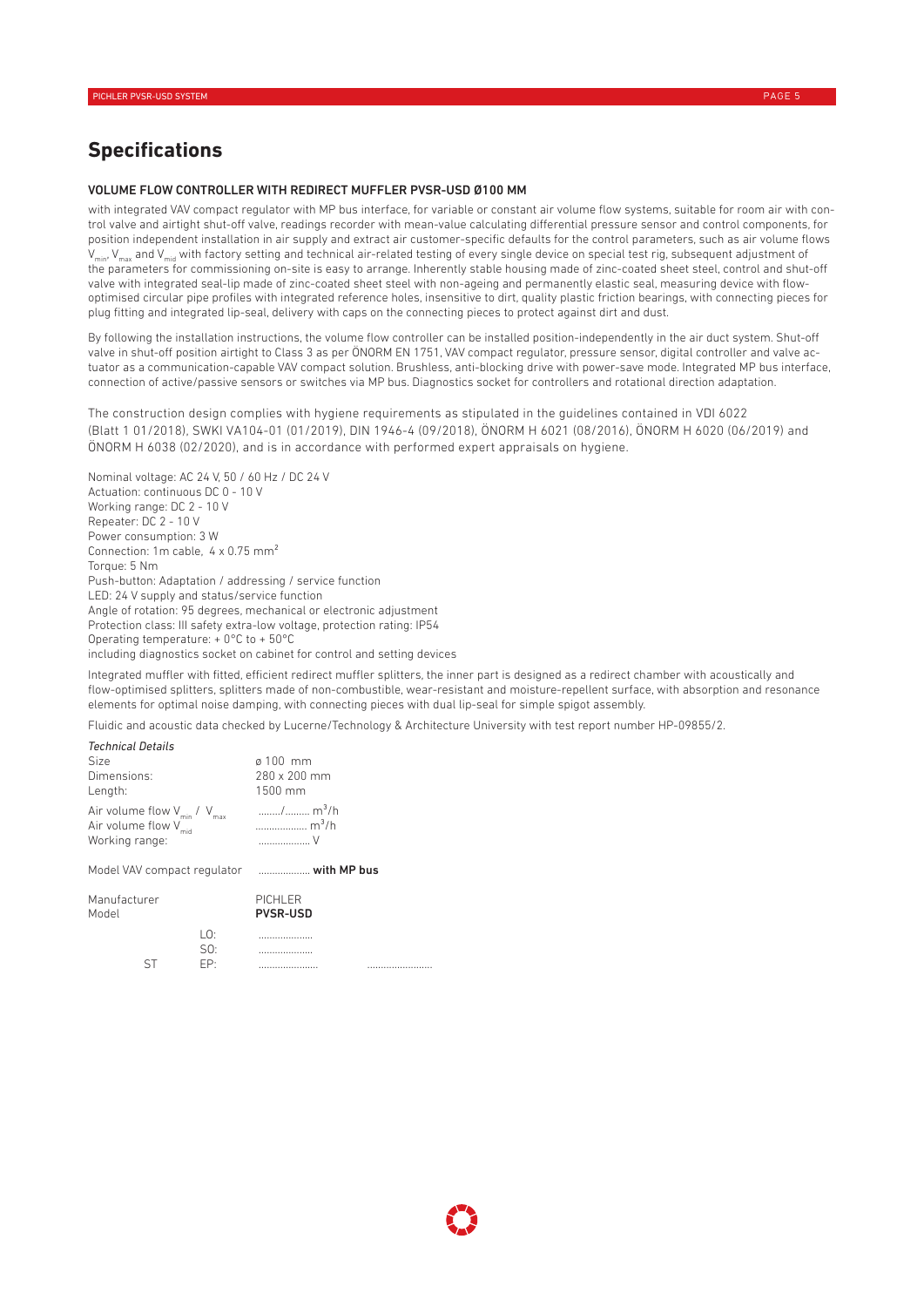#### VOLUME FLOW CONTROLLER WITH REDIRECT MUFFLER PVSR-USD Ø125 MM

with integrated VAV compact regulator with MP bus interface, for variable or constant air volume flow systems, suitable for room air with control valve and airtight shut-off valve, readings recorder with mean-value calculating differential pressure sensor and control components, for position independent installation in air supply and extract air customer-specific defaults for the control parameters, such as air volume flows  $V_{min}$ ,  $V_{max}$  and  $V_{mid}$  with factory setting and technical air-related testing of every single device on special test rig, subsequent adjustment of the parameters for commissioning on-site is easy to arrange. Inherently stable housing made of zinc-coated sheet steel, control and shut-off valve with integrated seal-lip made of zinc-coated sheet steel with non-ageing and permanently elastic seal, measuring device with flow-optimised circular pipe profiles with integrated reference holes, insensitive to dirt, quality plastic friction bearings, with connecting pieces for plug fitting and integrated lip-seal, delivery with caps on the connecting pieces to protect against dirt and dust.

By following the installation instructions, the volume flow controller can be installed position-independently in the air duct system. Shut-off valve in shut-off position airtight to Class 3 as per ÖNORM EN 1751, VAV compact regulator, pressure sensor, digital controller and valve actuator as a communication-capable VAV compact solution. Brushless, anti-blocking drive with power-save mode. Integrated MP bus interface, connection of active/passive sensors or switches via MP bus. Diagnostics socket for controllers and rotational direction adaptation.

The construction design complies with hygiene requirements as stipulated in the guidelines contained in VDI 6022 (Blatt 1 01/2018), SWKI VA104-01 (01/2019), DIN 1946-4 (09/2018), ÖNORM H 6021 (08/2016), ÖNORM H 6020 (06/2019) and ÖNORM H 6038 (02/2020), and is in accordance with performed expert appraisals on hygiene.

Nominal voltage: AC 24 V, 50 / 60 Hz / DC 24 V Actuation: continuous DC 0 - 10 V Working range: DC 2 - 10 V Repeater: DC 2 - 10 V Power consumption: 3 W Connection: 1m cable, 4 x 0.75 mm² Torque: 5 Nm Push-button: Adaptation / addressing / service function LED: 24 V supply and status/service function Angle of rotation: 95 degrees, mechanical or electronic adjustment Protection class: III safety extra-low voltage, protection rating: IP54 Operating temperature: + 0°C to + 50°C including diagnostics socket on cabinet for control and setting devices

Integrated muffler with fitted, efficient redirect muffler splitters, the inner part is designed as a redirect chamber with acoustically and flow-optimised splitters, splitters made of non-combustible, wear-resistant and moisture-repellent surface, with absorption and resonance elements for optimal noise damping, with connecting pieces with dual lip-seal for simple spigot assembly.

Fluidic and acoustic data checked by Lucerne/Technology & Architecture University with test report number HP-09855/2.

| <b>Technical Details</b> |                                  |     |                                                                         |  |  |  |  |  |  |
|--------------------------|----------------------------------|-----|-------------------------------------------------------------------------|--|--|--|--|--|--|
| Size                     |                                  |     | $\alpha$ 125 mm                                                         |  |  |  |  |  |  |
| Dimensions:              |                                  |     | 280 x 200 mm                                                            |  |  |  |  |  |  |
| Length:                  |                                  |     | 1500 mm                                                                 |  |  |  |  |  |  |
| Working range:           | Air volume flow V <sub>mid</sub> |     | Air volume flow V <sub>min</sub> / V <sub>max</sub> / m <sup>3</sup> /h |  |  |  |  |  |  |
|                          |                                  |     | Model VAV compact regulator  with MP bus                                |  |  |  |  |  |  |
| Manufacturer<br>Model    |                                  |     | <b>PICHLER</b><br><b>PVSR-USD</b>                                       |  |  |  |  |  |  |
|                          |                                  | LO: |                                                                         |  |  |  |  |  |  |
|                          |                                  | SO: |                                                                         |  |  |  |  |  |  |
|                          | ST                               | EP: |                                                                         |  |  |  |  |  |  |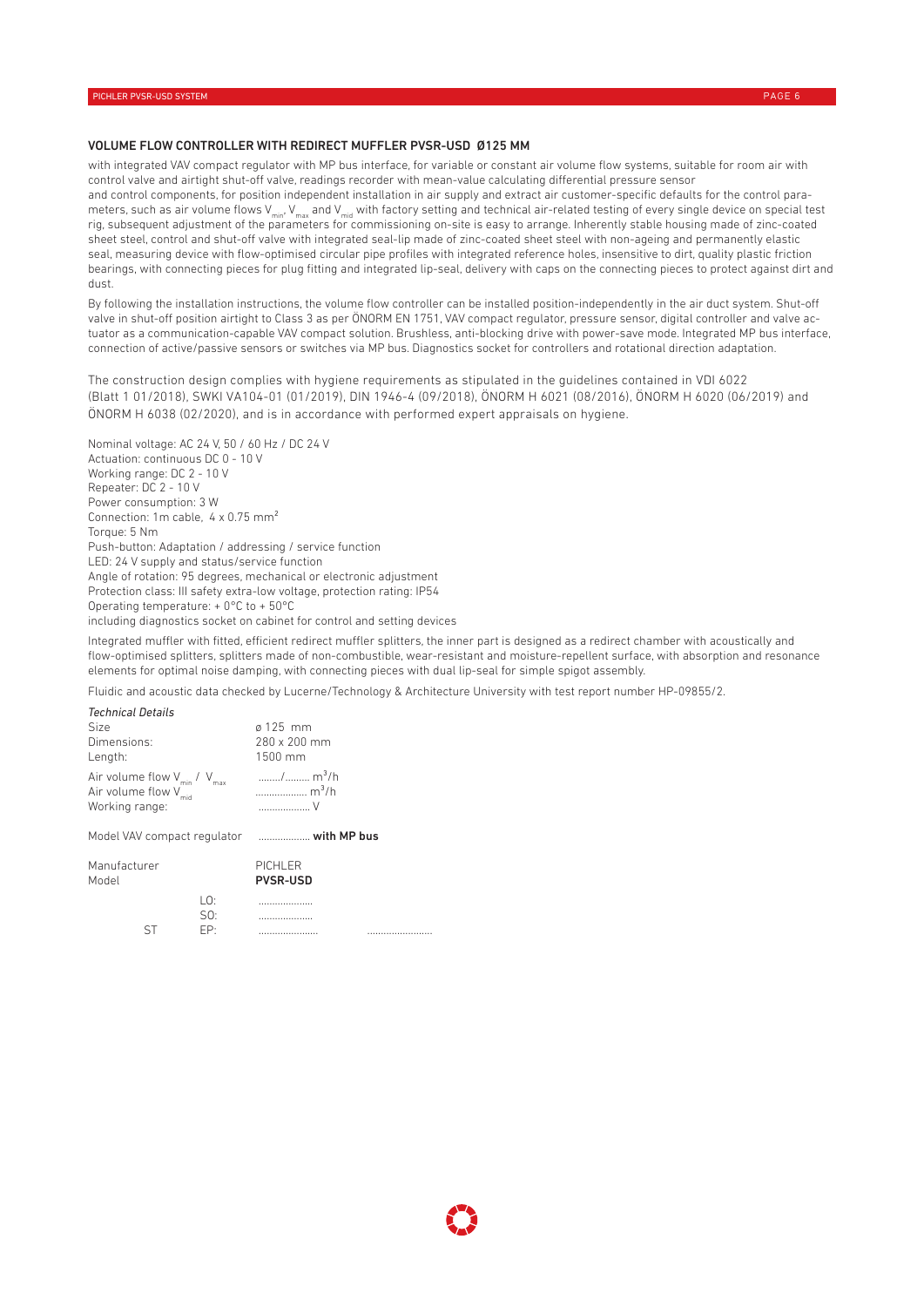#### VOLUME FLOW CONTROLLER WITH REDIRECT MUFFLER PVSR-USD Ø160 MM

with integrated VAV compact regulator with MP bus interface, for variable or constant air volume flow systems, suitable for room air with control valve and airtight shut-off valve, readings recorder with mean-value calculating differential pressure sensor and control components, for position independent installation in air supply and extract air customer-specific defaults for the control parameters, such as air volume flows  $V_{min}$ ,  $V_{max}$  and  $V_{mid}$  with factory setting and technical air-related testing of every single device on special test rig, subsequent adjustment of the parameters for commissioning on-site is easy to arrange. Inherently stable housing made of zinc-coated sheet steel, control and shut-off valve with integrated seal-lip made of zinc-coated sheet steel with non-ageing and permanently elastic seal, measuring device with flow-optimised circular pipe profiles with integrated reference holes, insensitive to dirt, quality plastic friction bearings, with connecting pieces for plug fitting and integrated lip-seal, delivery with caps on the connecting pieces to protect against dirt and dust.

By following the installation instructions, the volume flow controller can be installed position-independently in the air duct system. Shut-off valve in shut-off position airtight to Class 3 as per ÖNORM EN 1751, VAV compact regulator, pressure sensor, digital controller and valve actuator as a communication-capable VAV compact solution. Brushless, anti-blocking drive with power-save mode. Integrated MP bus interface, connection of active/passive sensors or switches via MP bus. Diagnostics socket for controllers and rotational direction adaptation.

The construction design complies with hygiene requirements as stipulated in the guidelines contained in VDI 6022 (Blatt 1 01/2018), SWKI VA104-01 (01/2019), DIN 1946-4 (09/2018), ÖNORM H 6021 (08/2016), ÖNORM H 6020 (06/2019) and ÖNORM H 6038 (02/2020), and is in accordance with performed expert appraisals on hygiene.

Nominal voltage: AC 24 V, 50 / 60 Hz / DC 24 V Actuation: continuous DC 0 - 10 V Working range: DC 2 - 10 V Repeater: DC 2 - 10 V Power consumption: 3 W Connection: 1m cable, 4 x 0.75 mm² Torque: 5 Nm Push-button: Adaptation / addressing / service function LED: 24 V supply and status/service function Angle of rotation: 95 degrees, mechanical or electronic adjustment Protection class: III safety extra-low voltage, protection rating: IP54 Operating temperature: + 0°C to + 50°C including diagnostics socket on cabinet for control and setting devices

Integrated muffler with fitted, efficient redirect muffler splitters, the inner part is designed as a redirect chamber with acoustically and flow-optimised splitters, splitters made of non-combustible, wear-resistant and moisture-repellent surface, with absorption and resonance elements for optimal noise damping, with connecting pieces with dual lip-seal for simple spigot assembly.

Fluidic and acoustic data checked by Lucerne/Technology & Architecture University with test report number HP-09855/2.

| <b>Technical Details</b> |                                  |     |                                                                                                       |  |  |  |  |  |  |  |  |
|--------------------------|----------------------------------|-----|-------------------------------------------------------------------------------------------------------|--|--|--|--|--|--|--|--|
| Size                     |                                  |     | $\alpha$ 160 mm                                                                                       |  |  |  |  |  |  |  |  |
| Dimensions:              |                                  |     | 260 x 280 mm                                                                                          |  |  |  |  |  |  |  |  |
| Length:                  |                                  |     | 1600 mm                                                                                               |  |  |  |  |  |  |  |  |
| Working range:           | Air volume flow V <sub>mid</sub> |     | Air volume flow V <sub>min</sub> / V <sub>max</sub> / m <sup>3</sup> /h<br>$\ldots$ m <sup>3</sup> /h |  |  |  |  |  |  |  |  |
|                          |                                  |     | Model VAV compact regulator  with MP bus                                                              |  |  |  |  |  |  |  |  |
| Manufacturer<br>Model    |                                  |     | <b>PICHLER</b><br><b>PVSR-USD</b>                                                                     |  |  |  |  |  |  |  |  |
|                          |                                  | LO: |                                                                                                       |  |  |  |  |  |  |  |  |
|                          |                                  | SO: |                                                                                                       |  |  |  |  |  |  |  |  |
|                          | ST                               | EP: |                                                                                                       |  |  |  |  |  |  |  |  |